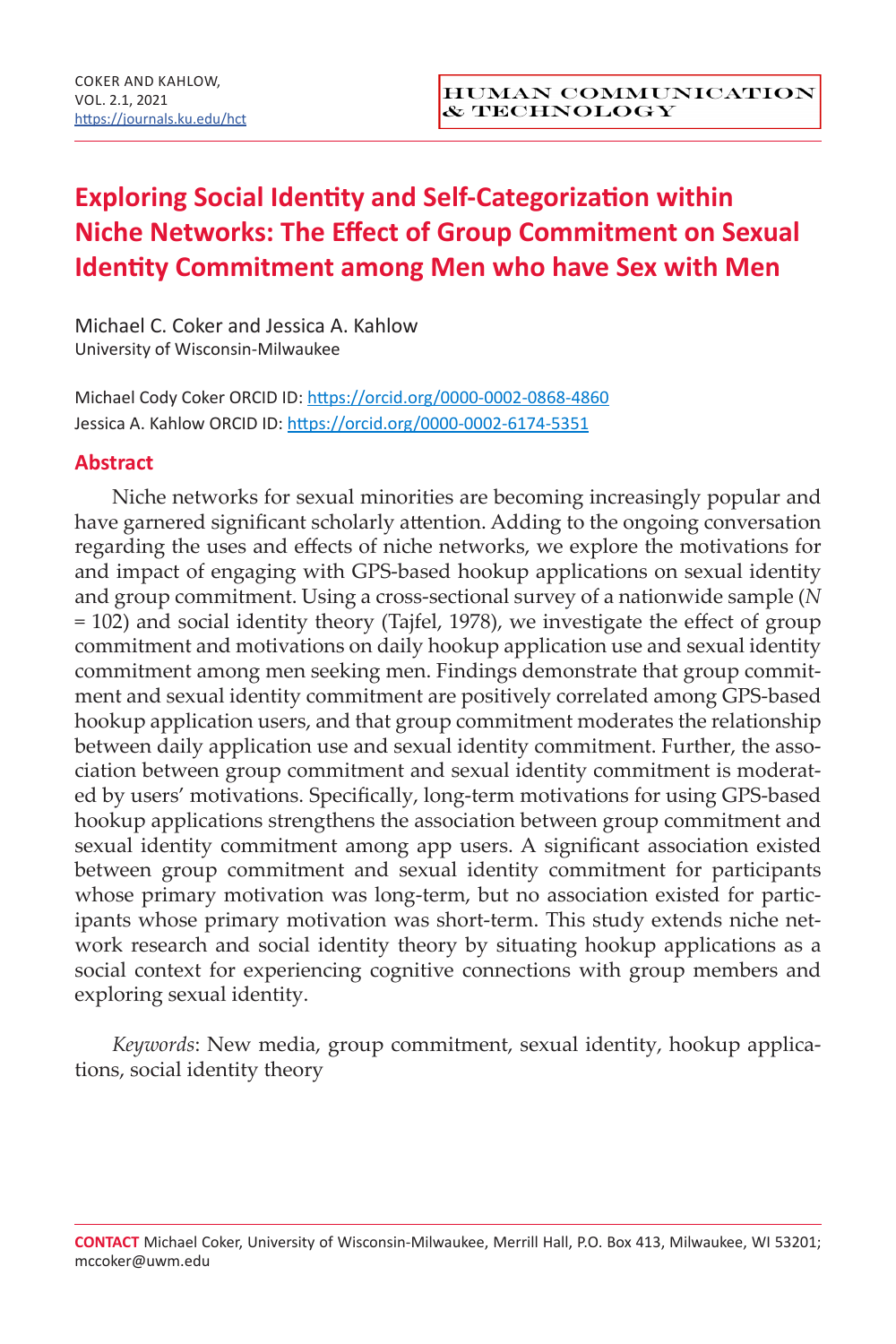From crafting a digital advertisement for a roommate to creating a personal profile for an online dating service, the process of creating relationships often relies on online services. For lesbian, gay, bisexual, transgender, and queer (LGBTQ+) individuals, connecting with others to find a partner or sexual mate might especially necessitate digital media due to numerous obstacles of meeting one another face-to-face (e.g., physical safety; Fitzpatrick & Birnholtz, 2018; Grove et al., 2014; Pew Research Center, 2013). Communication technology reduces social barriers, enabling users to connect and create unique social spaces for gratifying their needs and learning from similar others. Importantly, however, we have much to learn about niche networks and queer users (Watson et al., 2017).

Before the internet, learning about queer identity and fulfilling sexual desires often required sexual-minority men, including gay, bisexual, transgender, and queer men, to utilize specific social and physical contexts, such as a bar or bathhouse, to meet other men (Bérubé, 2003). More recently, queer sexual identity exploration, negotiation, and commitment have been linked to new media usage and online community engagement (Gray, 2009; McInroy & Craig, 2017). One example of online communities developed through new media is GPS-based hookup applications.

Men who have sex with men (MSM) commonly use GPS-based social media to practice their sexuality and gratify internal needs (e.g., Grindr, Scruff; Miller, 2015). Hookup app usage has been linked to constructing and managing queer sexuality (Jaspal, 2017), decreasing loneliness, and increasing well-being (Taylor et al., 2017). Although not necessarily "networks" in the true sense (see Rains & Brunner, 2015), GPS-based hookup applications, such as Grindr and Scruff, generate niche networks and online social spaces through which marginalized individuals can engage with a catalog of other users, match (connect), and gratify their motivations for using the media (Fitzpatrick & Birnholtz, 2018). Whereas some motivations for using hookup applications might include long-term relationships or an offline sexual encounter, other motivations include sustaining the interaction online by chatting or sexting or finding individuals with whom a user can use drugs or alcohol. Thus, although niche networks generate virtual social spaces for sexual minorities to connect with and learn from similar users, motivations for downloading hookup applications and communicating with other users might have unique implications for users' social identities and group memberships. As evidenced by earlier hookup application research (Gudelunas, 2012; Taylor et al., 2017; Van de Wiele & Tong, 2014), an individual's motivation for using hookup applications is related to their gratifications and, likely, how they experience their sexual identity and group commitment.

Social identity theory (SIT) argues an individual's identity is partially developed through feeling cognitively connected with a social group by attaching value and emotional significance to that membership (Tajfel, 1978). An individual may be a part of many groups at once—including online and offline—and their self-concept can change based on the context as different identities are privileged depending on the social space. The same shift takes place for queer individuals as they move between various interpersonal contexts (Hajek, 2015), such as visiting a gay bar, meeting a group of friends, and, we argue, chatting with other users on a GPS-based hookup application. Based on the work of Hajek and social identity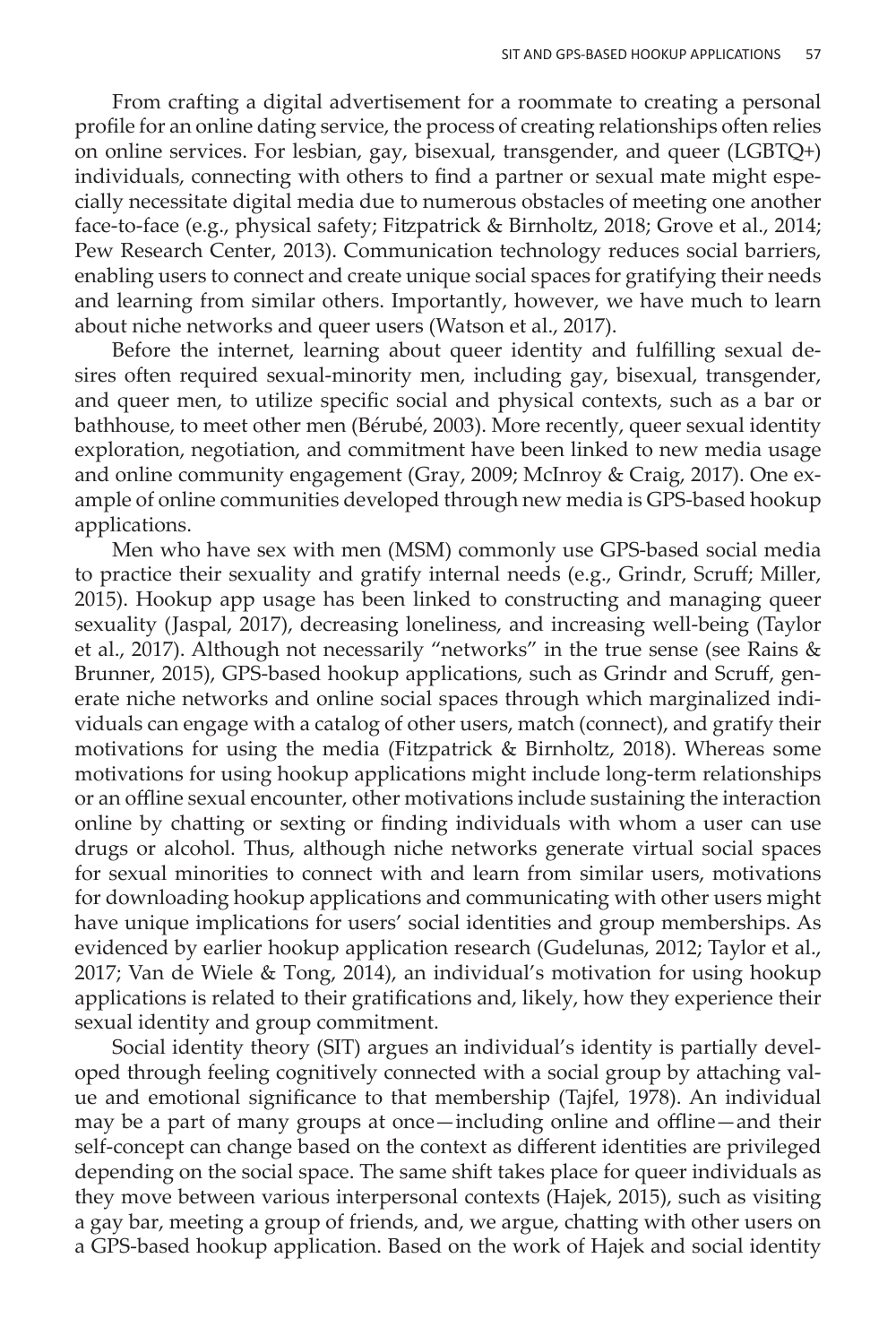theorists (e.g., Turner, 1987), our study argues that as MSM participate in online niche networks, such as Grindr, their sexual identity becomes increasingly salient because of the individuals they are (virtually) around.

The strength of sexual identity among MSM has several noteworthy offline implications, and scholars are increasingly researching identity and new media usage among same-sex-attracted males (e.g., Hajek, 2015). Not only is a stronger sexual identity and community connectedness among MSM related to better wellbeing (Kertzner et al., 2009), but also safer sex practices (Seibt et al., 1995). Extending this line of research, we explore how motivations for and experiences of group commitment through using GPS-based hookup applications relate to users' sexual identity and sexual minority group commitment. Our findings expand existing research on identity formation and management for MSM and contribute to the growing body of research on motivations for niche social media use.

#### **Online Spaces as Informal Learning and Social Environments**

The wide adoption of the internet in the 1990s revolutionized the way MSM connected (Bauermeister et al., 2014), which altered the possibilities for MSM in many capacities. Before the internet, a connectivity barrier among members of the LGBTQ+ community directed individuals to shared physical spaces to learn from one another about group norms, create individual identities, and access information and resources. Outside of safe spaces, subtle indicators were sometimes used to connect MSM and indicate sexual preferences and self-categorize into niche groups, such as a handkerchief in a back pocket (Snyder, 1989). The internet changed these norms and called LGBTQ+ individuals from the gay bar to their computer screens; users traded handkerchiefs for clever usernames to suggest sexual preferences. Online spaces have provided content integral to learning about queer sexuality for several decades, thereby acting as informal learning spaces (i.e., virtual affinity spaces; Gee & Hayes, 2012; Roschke, 2014).

Sexual identity exploration has changed dramatically alongside the new media landscape (Craig & McInroy, 2014; Gray, 2009; McInroy & Craig, 2017). Even before social media, individuals engaged with one another through chatrooms, listservs, and email to seek information and form their sexual identity (Hamer, 2003). Even social media user accounts—which showcase other users' pictures, biographical information, and personal details—have been described as more inspirational and helpful to questioning individuals than scripted sexual minority portrayals that are prevalent across offline media (Gray, 2009). The dynamism of online representations is still true today, with more sexual minority men preferring new media to traditional media for the multi-dimensional portrayals of sexual identities (McInroy & Craig, 2017). Virtual connections and social spaces offer more robust and nuanced representations of MSM than traditional media, reshaping how identity salience and group formation are experienced by sexual minorities.

 Since the digital revolution, scholars have spent considerable time exploring the impact of the internet on identity formation in sexual minority men (Grove et al., 2014). In one example, Bond and Figueroa-Caballero (2016) found that adolescents derive greater sexual identity commitment and wellbeing from social media usage than other forms of interpersonal media, such as text messages, chatroom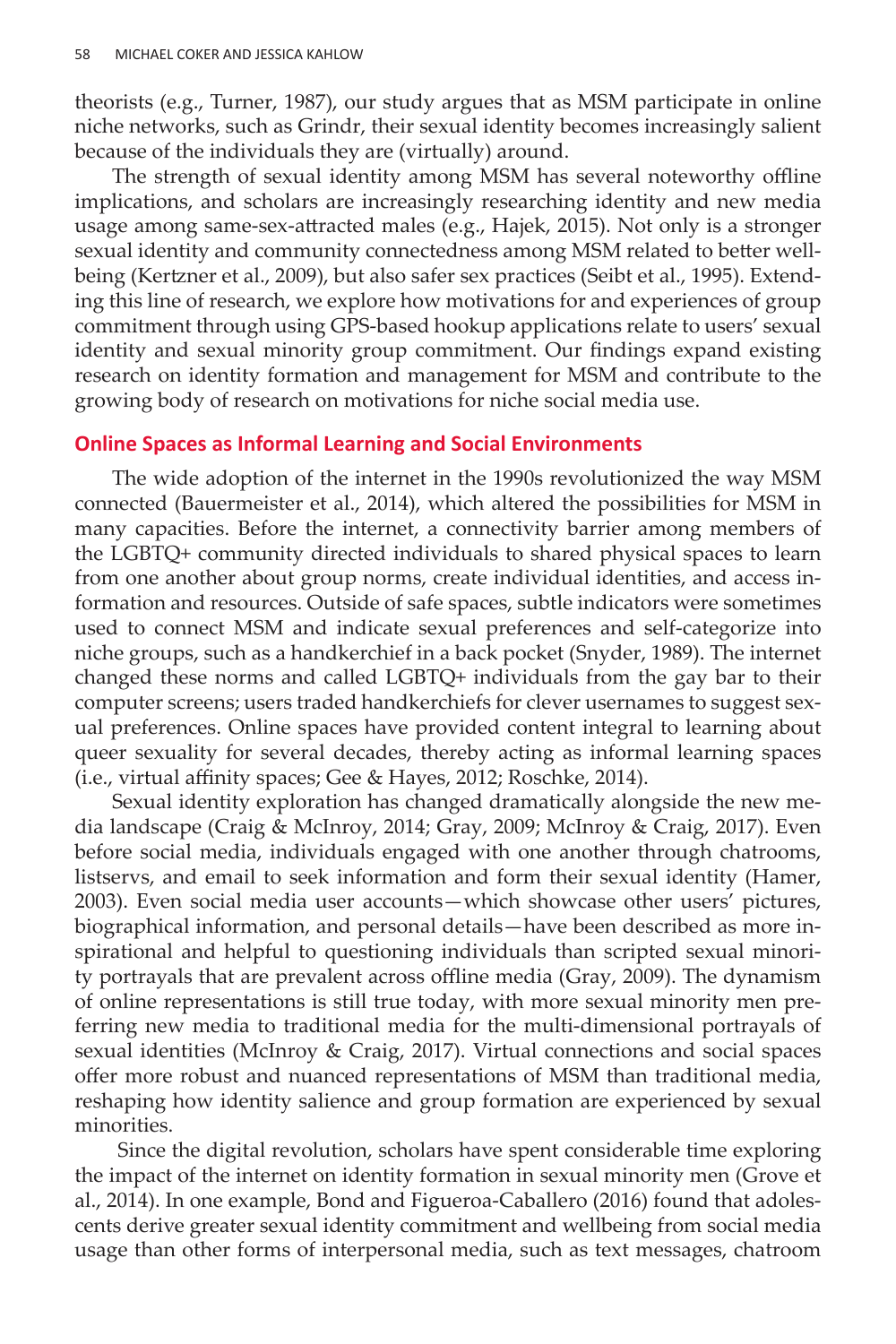exchanges, or email. Relatedly, self-disclosure on Grindr has been related to decreased loneliness and stigma associated with a sexual minority identity (Taylor et al., 2017), which suggests that communicating with similar others through hookup applications could shape how users see themselves. Other research corroborates such results, suggesting new media allow users to access resources, explore identity, and find community (Craig & McInroy, 2014). Even after exploring, establishing, or accepting their sexual identity, sexual minority youth use new media for sensemaking, gaining information, and soliciting support from others (Gray, 2009).

Taken as a whole, sexual minority men occupy curated spaces on social media for exploring elements of queer sexuality from dynamic social actors (i.e., technology users), adopting communities for social and informational support, and committing to their own sexual identities. Feeling cognitively connected with dynamic sexual minority groups may be the theoretical lynchpin among new media use, enhanced sexual identity exploration and commitment, and the increased wellbeing users experience (see Bond & Figueroa-Caballero, 2016; Craig & McInroy, 2014).

## **Virtual Group and Identity Commitment**

Social identity theory argues that an individual has several possible selves, including individual identities and group memberships (Tajfel & Turner, 1979). An individual's identity is partly developed through feeling cognitively connected with a social group by attaching value and emotional significance to that membership (Tajfel, 1978). Individuals are commonly involved with many groups at once and their self-concept can change based on the context; as individuals engage with different groups or social spaces their salient identity shifts (Turner, 1987). For example, older gay men have described feeling gayer and more connected to their queer sexuality when they were among a group of younger gay men (Hajek, 2015). On the other hand, participating in conversations with men their age made older gay men feel out of touch with their gay identity due to the overarching concept of what it means to be a gay man (i.e., associating gayness with youth). Modeling after Hajek (2015) and SIT, it follows that engaging in group interactions across niche networks specifically designed for MSM (e.g., Grindr, Scruff) might shape the salience of a queer sexual identity based on the understanding of the overarching group concept (e.g., shared identity, common objectives; Tajfel & Turner, 1979).

Whereas group commitment describes the process of feeling cognitively connected with others because of shared identities, an attraction between members, and emotional involvement with a common group definition (McKenna & Bargh, 1998; Tajfel & Turner, 1979), sexual identity commitment is an individual's self-concept of their sexual self. Similar to a sexual identity, Tajfel and Turner (1979) describe a social identity as the "aspects of an individual's self-image that derive from the social categories to which he perceives himself belonging" (p. 40). Thus, sexual identity and group membership are separate processes that are interrelated. As app users engage with similar others in virtual social spaces, their social identity relevant to the group likely becomes more salient. Thus, to some extent, sexual identity formation and group commitment should be associated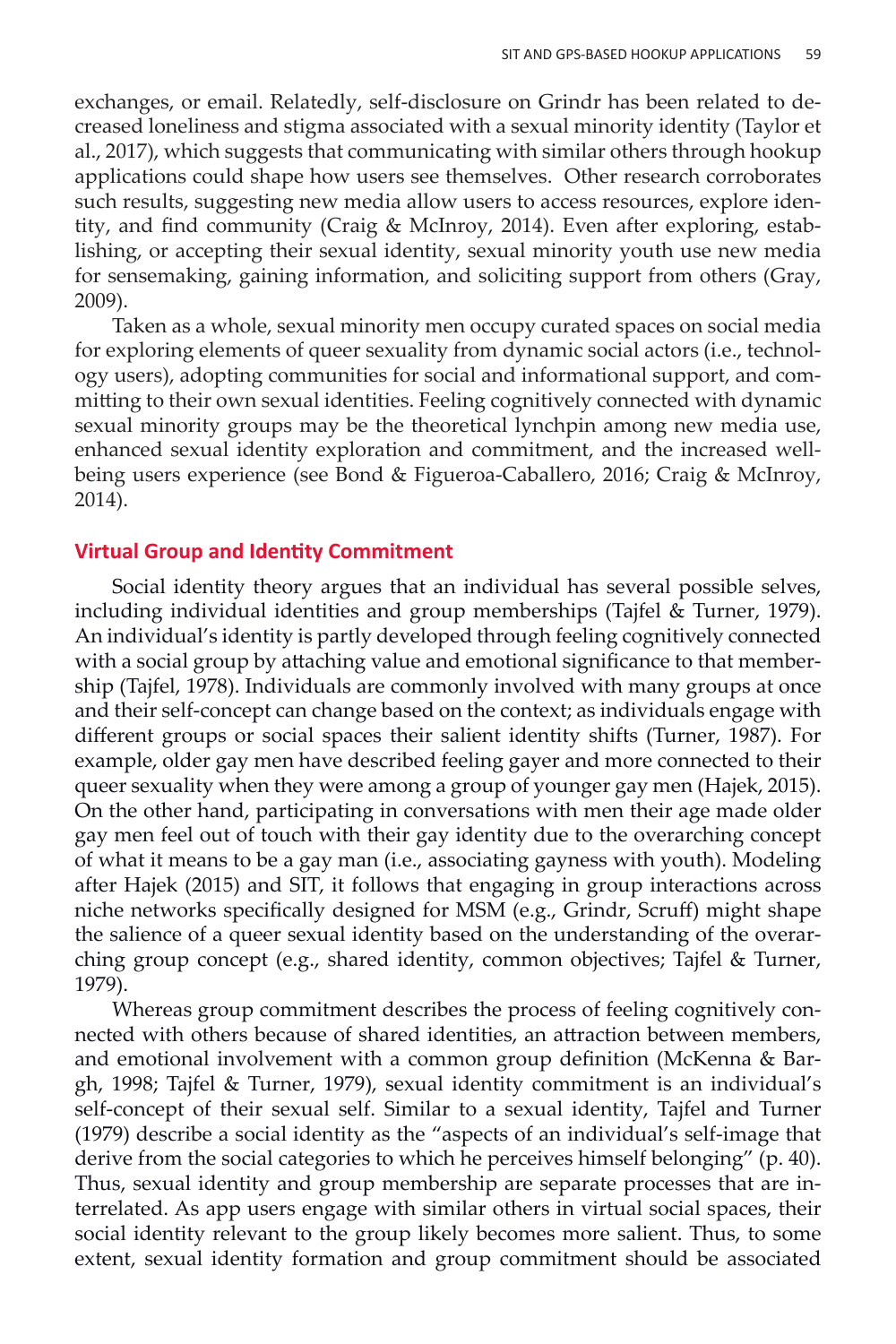with exposure to sexual minorities within virtual spaces. As such, we predict the following hypothesis:

*H1: Sexual identity commitment and group commitment will be positively correlated among MSM using GPS-based hookup applications.*

Online groups have been characterized as territories in which individuals can form relationships and learn from others based on shared interests, similarities, and attraction between group members (McKenna & Bargh, 1998). Like passionate affinity spaces (Gee & Hayes, 2012), niche networks (e.g., hookup apps for MSM) might act as informal learning environments in which users tacitly or explicitly gain knowledge about their identity from other users (Gee & Hayes, 2012). As individuals adopt certain media and particular channels to satiate their passions or to gratify their needs, they learn about their identity as it relates to group norms and characteristics (Gee & Hayes, 2012; Roschke, 2014).

Hookup applications might provide opportunities for ingroup identification through dyadic communication with another user, which is related to positive social and psychological wellbeing (Chong et al., 2015; Kertzner et al., 2009). Further, hookup applications enable users experiencing cognitive closeness with similar others, which can reduce stigma associated with a sexual identity (Taylor et al., 2017) and shape self-identity (Bargh & McKenna, 2004; Bargh et al., 2002; McKenna & Bargh, 1998). However, the relationship between hookup app use and group commitment is less clear.

LGB-tailored social networking sites, in general, can provide informational and emotional exchanges with group members and have been positively correlated with group membership (Chong et al., 2015). However, whereas many GPSbased hookup application users hope hookups will turn into romantic relationships (Miller, 2015; Watson et al., 2017), connections formed on GPS-based hookup applications for MSM tend to facilitate task-based communication and brief sexual encounters (Gudelunas, 2012; Macapagal et al., 2018) which might not trigger a categorization response. As such, it is unclear how GPS-based hookup application will be related to group commitment. To this end, we explore the relationship among communicating with another perceived MSM user through hookup applications for MSM (app use), how a user feels about their identity (sexual identity commitment), and how a user feels about sexual minority groups (group commitment).

Building on SIT, self-categorization theory (SCT; Turner, 1987) posits individuals categorize and label themselves—and likely commit to the relevant group as they search for the meaning of their experiences. On the one hand, simply having sex or communicating with another man on a hookup app might not trigger a strong enough social categorization with sexual minority men to cause a MSM to perceive himself as a part of a sexual minority group, as explained in SCT. On the other hand, an individual who does identify as a MSM might experience positive sexual identity commitment as a sexual minority because he is committed as a group member of GPS-based hookup applications, as predicted in social identity theory. Although the literature suggests a mediating relationship, where hookup application daily use should influence sexual identity commitment through group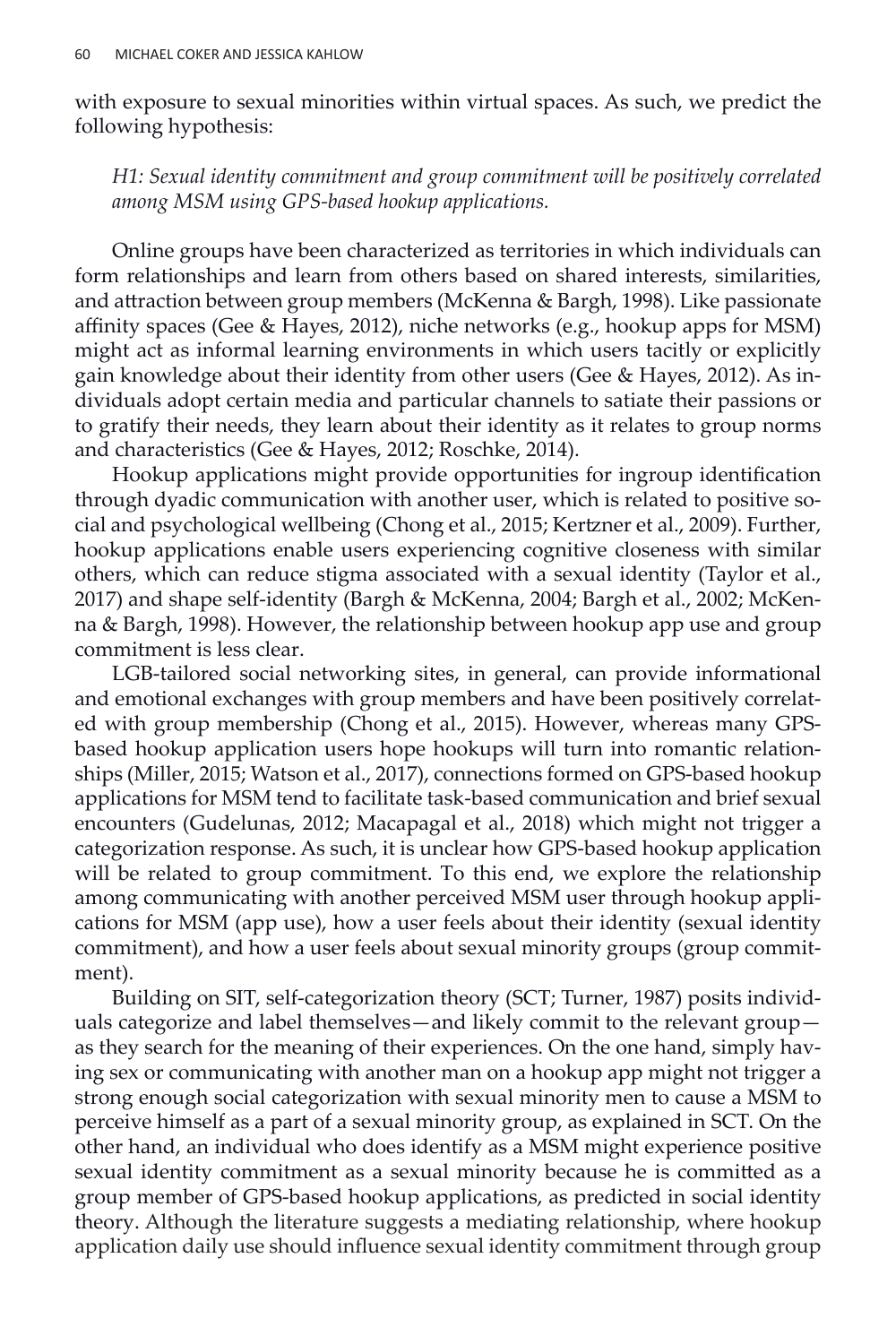commitment, it could also be the case that group commitment influences the relationship between hookup application daily use and sexual identity commitment, which would suggest a moderating relationship. This leads us to the following research question:

*RQ1: Does group commitment mediate or moderate the relationship between daily application use and sexual identity commitment?* 

### **Motivations for Using Niche Networks**

Given the varied uses of GPS-based hookup applications and potential differences in the associations between application use and group membership, it is also important to understand the role motivations play in shaping group and sexual identity commitment. Motivations for downloading hookup applications and engaging with other users vary (Gudelunas, 2012). Users rely on different applications (e.g., Grindr, Growlr, Scruff) to gratify various sexual desires (Miller, 2015; Miller & Behm-Morawitz, 2016). In response to a substantial portion of hookup application literature focusing on outcomes, Miller (2015) called scholars to consider how motivations for using hookup applications for MSM and the potential sense of community built across MSM applications interact with users and their identities. Responding to Miller's (2015) call and adding to a relatively young research trajectory, we sought to understand how users' motivations for using hookup applications relate to their identity and perceived memberships.

Relationships, sexting, hookups, and safety are only just a few of the motivations for using hookup applications, many of which are enabled through anonymity (Gudelunas, 2012). Others include social inclusion, friendship, entertainment (Van De Wiele & Tong, 2014), as well as connecting with others to find drugs and/ or alcohol (Rice et al., 2012). Albeit many connections made through GPS-based hookup applications are maintained strictly online (Miller, 2015), the length and duration of interactions vary; whereas some interactions might not make it past the browsing or matching phase, other motivations for using MSM hookup applications, such as finding friends, are linked to more self-disclosure (Van De Wiele & Tong, 2014) and likely more sustained interactions. From a group and collective identity perspective, sustained exposure and prolonged communication with other users should increase identity salience (Tajfel & Turner, 1979) and, perhaps, sexual identity commitment in comparison to ephemeral interactions. Further, goals that motivate users to act on new media have been found to interact with their self-identity and group memberships (Bargh & McKenna, 2004). It follows that motivations for using GPS-based hookup applications are correlated with sexual identity commitment and group commitment.

Following scholars exploring motivations for using GPS-based hookup applications (Gudelunas, 2012; Miller, 2015; Rice et al., 2012), we propose one high-level way of categorizing and making sense of the various motivations for using GPSbased hookup applications is as motivations relate to potential sustained relational contact. To this end, we explore motivations in two discrete categories: long-term and short-term motivations. Specifically, to explore these relationships and add nuance to the dialogue on motivations for using GPS-based hookup applications, we collapsed previously identified motives into two categories and coded them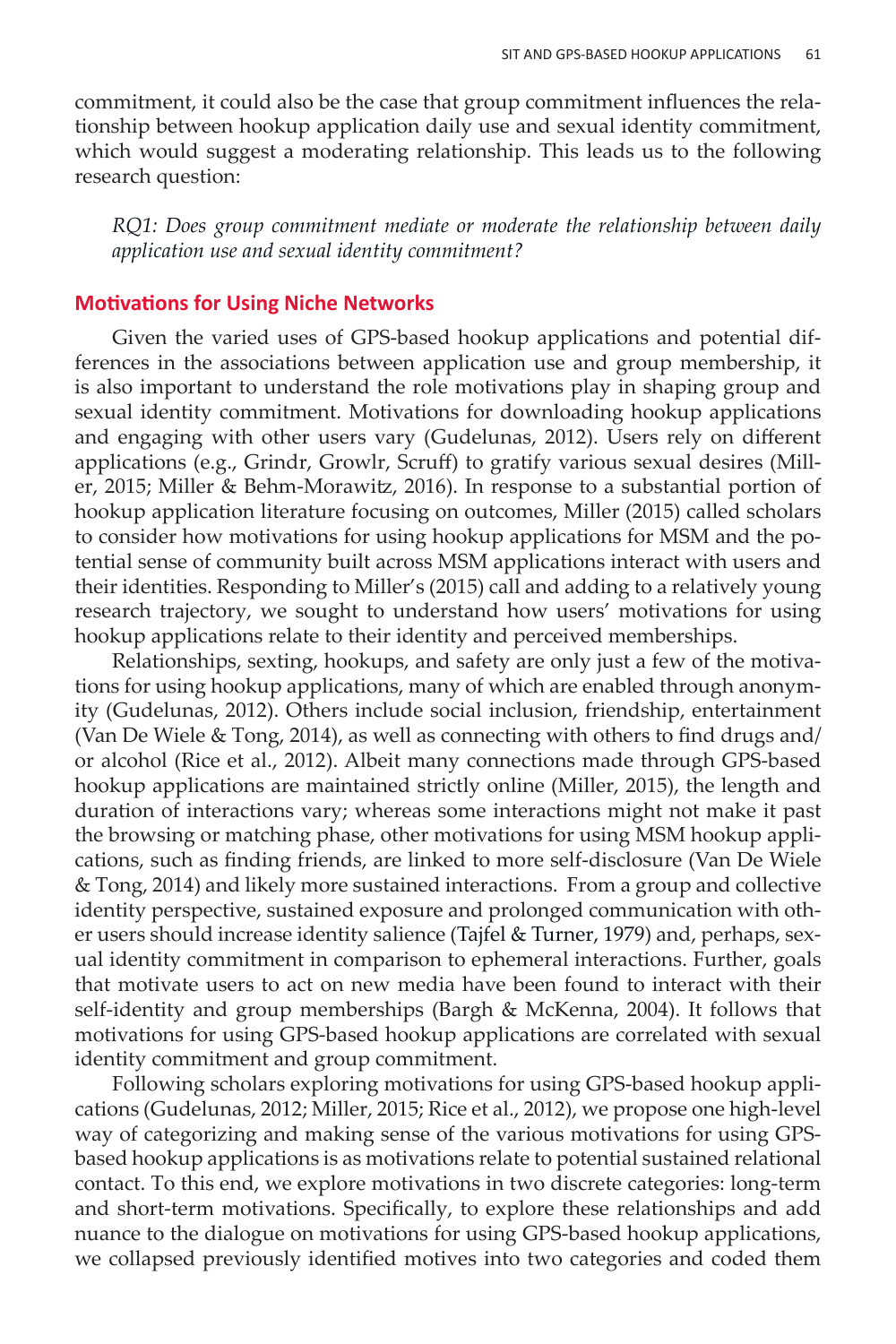as such: 1) long-term motivations (i.e., to connect with the community, to make new friends, or to find someone to date) or 2) short-term motivations (i.e., to meet people to have sex/hook up with, connecting with others for drugs and/or alcohol). Long-term motivations reflect an individual's deeper desires to have lasting connections and relationships, while short-term motivations reflect immediate personal needs and desires. These differences in relational goals for using media should interact with perceived identity and group membership (Bargh & McKenna, 2004) and social encounters are likely at the praxis of group identification and one's social identity (Tajfel, 1978; Tajfel & Turner, 1979). Therefore, the deeper connections associated with long-term motivations for using GPS-based hookup applications should increase feeling cognitively connected with LGBTQ+ groups. Thus, our final hypothesis predicts:

H2: The association between group commitment and sexual identity commitment will *be stronger depending on users' motivations.* 

## **Method**

## *Participants and Procedures*

Participants were recruited through a convenience and snowball sample by sharing the survey link with members of the first author's social networks. All participants were 18 years or older and self-identified as a user of one or more GPS-based hookup applications for MSM. After initial participants completed the survey, they were invited to share a link with other members within their social circle who also qualified for this study. The snowball participants  $(n = 30)$  were gathered in March 2019. Additional participants were recruited via Amazon Mechanical Turk (*n* = 72) in March 2020 and received \$0.30 for participating. Participants were only included if they successfully passed the two comprehension checks in the survey.

Participants included 102 men who have sex with men. Participants were between ages 18–61 (*m* = 30.04, *SD* = 9.99) and of primarily White/Caucasian descent (*n* = 52). Other ethnicities represented included the following: Asian (*n* = 16), African American ( $n = 12$ ), Hispanic ( $n = 11$ ), Native American ( $n = 6$ ), and Biracial ( $n = 12$ ) 3). Most participants were from urban areas ( $n = 60$ ), followed by suburban ( $n = 21$ ) and rural ( $n = 19$ ) areas. Most participants were from the South ( $n = 35$ ), followed by the Northeast ( $n = 17$ ), West ( $n = 10$ ), and Midwest ( $n = 8$ ). Users reported favorite applications being Grindr ( $n = 63$ ), Tinder ( $n = 38$ ), Scruff ( $n = 25$ ), Growlr ( $n =$ 8), Hornet (*n* = 7), Bumble (*n* = 6), OkCupid (*n* = 6), Jack'd (*n* = 5), Facebook (*n* = 5), Clover  $(n = 2)$ , and Adam4Adam  $(n = 2)$  (users were able to write in more than one favorite application).

## *Measures*

The present study is a subset of data from a larger study that includes multiple measures. This manuscript only represents the data that is relevant to the present study. Survey measures included demographic information, platform use and motivations, sexting frequency, group commitment, and sexual identity commitment.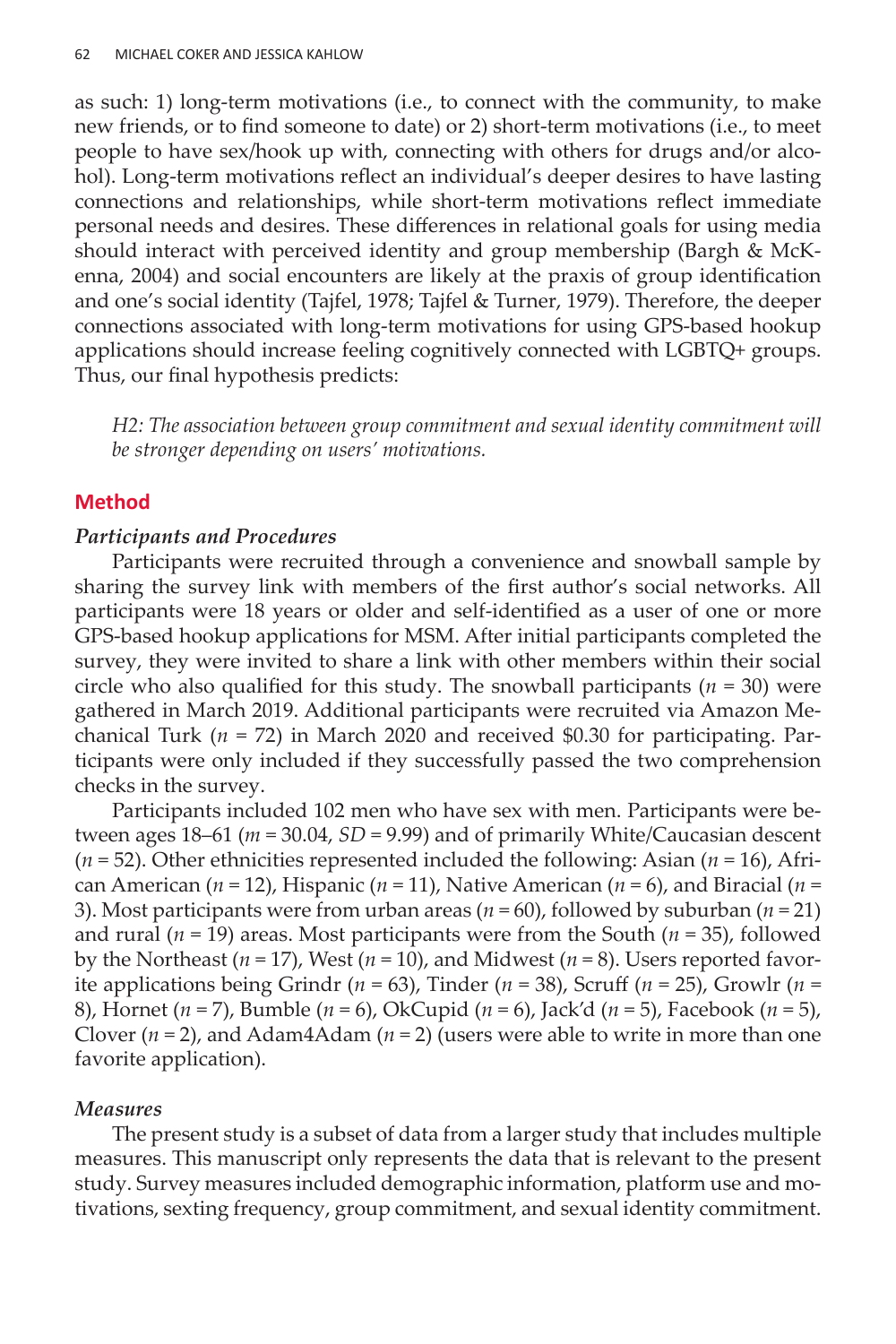**Platform motivations.** Rice et al.'s (2012) scale on motivations for using Grindr was adapted to determine the primary reason the participant used GPS-based hookup applications, in general. Participants were asked to identify their primary motivation using hookup applications. Options included the following: "to make new friends," "to meet people to have sex/hook up with," "to find someone to date," "to 'kill time," "to connect with the gay community," and "to find people to drink/use drugs with." In accordance with H2, we further categorized motivations based on time and sustained contact likely associated with each goal. Long-term motivations included connecting with the community, making new friends, and finding someone to date, while short-term motivations included meeting people to have sex/hook up with and connecting with others for drugs and/or alcohol.

**Group commitment.** Lehmiller and Konkel's (2013) modified investment model scale (Rusbult, et al., 1998) was used to measure satisfaction, investment, alternatives, and commitment to the sexual minority community. Each subscale consisted of three-item, nine-point scales from (1) do not agree at all to (9) agree completely. The scale demonstrated strong reliability ( $\alpha$  = .93).

**Sexual identity commitment.** Mohr and Kendra's (2011) lesbian, gay, and bisexual identity scale (LGBIS) was used to measure overall identity commitment. The 27-item, nine-point scale consists of eight subscales, which include assessing acceptance concerns, concealment motivation, identity uncertainty, internalized homonegativity, difficulty with the identity development process, identity superiority, identity affirmation, and identity centrality. The scale demonstrated strong reliability ( $\alpha$  = .95).

**Daily use**. Overall GPS-based hookup application daily use was measured by asking respondents the amount of time users spent on GPS-based hookup applications on an average day on a 5-point scale, with (1) rarely and (5) often. Correlations among study variables are reported in Table 1.

Table 1. *Correlations*

|                                                                                        | $\overline{2}$ | 3    | 4       | 5       | 6        | 7       | 8       | 9       |
|----------------------------------------------------------------------------------------|----------------|------|---------|---------|----------|---------|---------|---------|
| 1. Age                                                                                 | 0.20           | 0.05 | 0.08    | $-0.20$ | $-0.10$  | 0.05    | 0.01    | 0.06    |
| 2. Gender                                                                              |                | 0.04 | $-0.13$ | $-0.02$ | $\theta$ | $.23*$  | 0.11    | 0.11    |
| 3. Ethnicity                                                                           |                |      | $-.20*$ | 0.04    | 0.04     | $-0.02$ | $-0.09$ | $-0.15$ |
| 4. Area                                                                                |                |      |         | 0.11    | $-.24*$  | $-.22*$ | $-0.17$ | 0.06    |
| 5. Relationship Status                                                                 |                |      |         |         | 0.14     | $-0.10$ | $-0.19$ | $-0.01$ |
| 6. Frequency of Use                                                                    |                |      |         |         |          | $.56**$ | 0.09    | 0.01    |
| 7. Daily Use                                                                           |                |      |         |         |          |         | 0.18    | $-0.01$ |
| 8. Sexual Identity Commitment                                                          |                |      |         |         |          |         |         | $29**$  |
| 9. Group Commitment<br>* Correlation is significant at the 0.05 level<br>$(2-tailed).$ |                |      |         |         |          |         |         |         |

\*\* Correlation is significant at the 0.01 level

(2-tailed).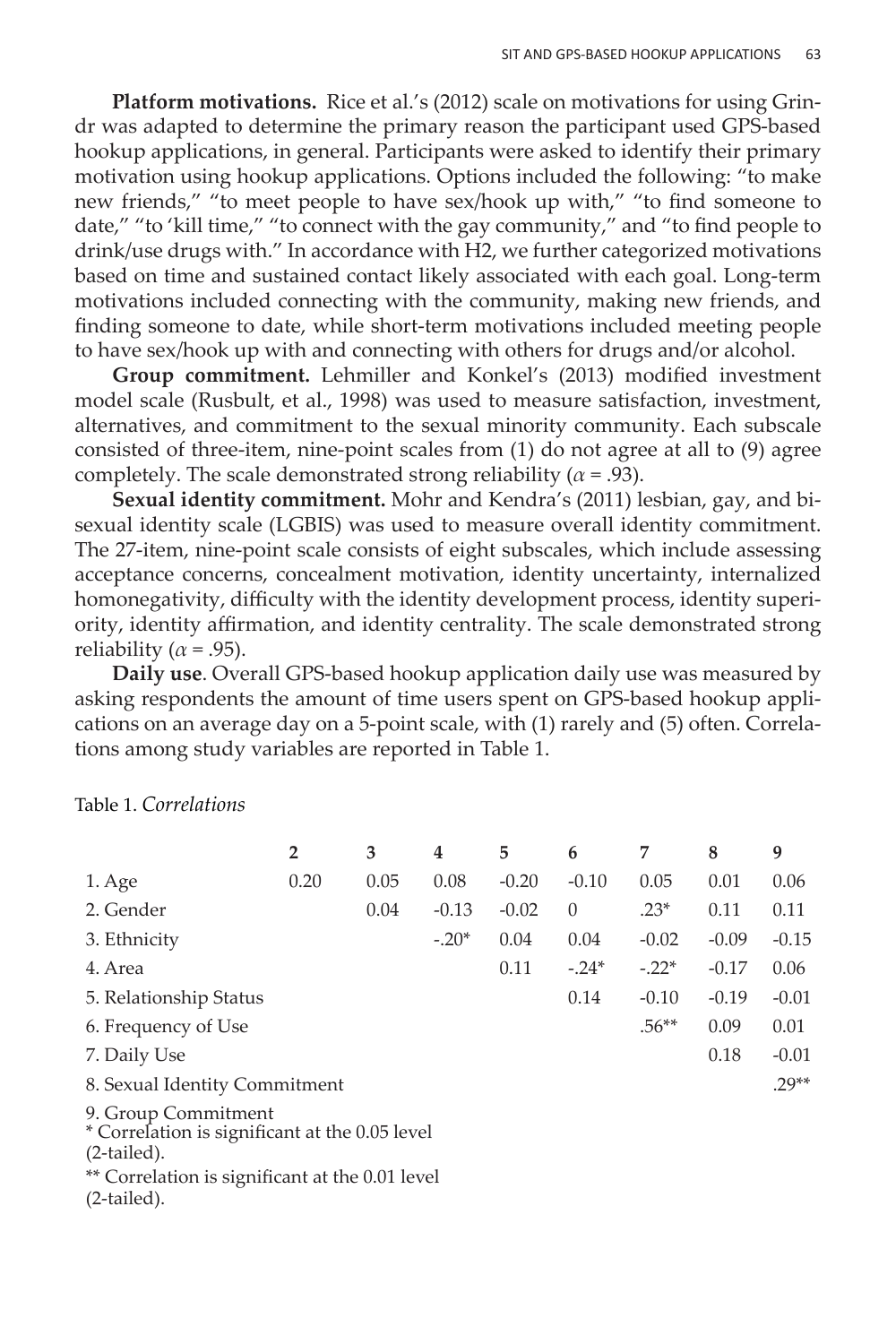#### *Analysis*

The correlation matrix shows that group commitment and sexual identity commitment are positively correlated  $(r = .29)$ . Since group commitment is associated with increases with sexual identity commitment, H1 is supported.

Our research question was tested using a simple mediation and a simple moderation model. We first used the Hayes' PROCESS extension for SPSS with Model 4 (Hayes, 2018) to test our inquiry into a potential mediated relationship. The model used sexual identity commitment as the outcome variable (*Y*), daily use as the predictor variable (*X*), and group commitment as the mediating variable (*M*). However, there was no evidence of an indirect effect on sexual identity commitment using a bootstrap confidence interval based on 5,000 bootstrap samples that crossed zero (-.09 to .08). Results of the mediation are reported in Table 2.

| ◡                         |               |                           |      |     |           |                                  |      |       |  |
|---------------------------|---------------|---------------------------|------|-----|-----------|----------------------------------|------|-------|--|
|                           |               | Outcome                   |      |     |           |                                  |      |       |  |
|                           |               | Group commitment $(M)$    |      |     |           | Sexual identity commitment $(Y)$ |      |       |  |
| Predictor                 |               | Coeff.                    | SE   | v   |           | Coeff.                           | SE   | v     |  |
| Daily use $(X)$           | $\mathfrak a$ | $-.07$                    |      | .00 |           | .16                              | .15  | $-29$ |  |
| Group<br>commitment $(M)$ |               |                           |      |     | h         | .23                              | .08  | .01   |  |
| Constant                  |               | 5.68                      | 1.27 | .72 | $l_{\nu}$ | 4.26                             | 1.00 | .00   |  |
|                           |               | $R = .26$                 |      |     |           | $R = .41$                        |      |       |  |
|                           |               | $F(6, 75) = .89, p > .05$ |      |     |           | $F(7, 74) = 2.18, p > .05$       |      |       |  |

Table 2. *Model coefficients for mediation model*

The results of the correlations indicate some relationship between app use, group commitment, and sexual identity commitment. The mediation would have indicated that daily use indirectly influences sexual identity commitment through group commitment. A moderation analysis is similar, but it would say whether group commitment strengthens or weakens the relationship between daily use and sexual identity commitment. To fully answer RQ1, we then tested a moderation model.

Hayes' (2018) PROCESS Model 1 was used to test the moderation effect of group commitment on daily use and sexual identity commitment using age, ethnicity, and area as covariates. The model is presented in Figure 1. Variables were mean centered to aid in the interpretation of the results. The relationship between daily hookup app use and sexual identity commitment was moderated by group commitment, *F* (3, 88) = 6.55, *R* = .47, *p* < .01. The significant interaction (*β* = .23, *p* = .05) indicates the presence of the moderation effect. These variables accounted for a significant amount of the variance in sexual identity commitment, Δ*R*<sup>2</sup> = .07, Δ*F*   $(1, 88) = 7.47$ ,  $p = .01$ ,  $t = 2.81$ ,  $n = 83$ . This indicates that as daily use increases, sexual identity commitment increases when group commitment is high and decreases when group commitment is low, as evidenced by 5,000 bootstrap samples that do not cross zero (.03 to .52). In other words, higher group commitment strengthens the relationship between daily use and sexual identity commitment. This effect is greater when group commitment is higher. A visual representation of the model is available in Figure 1.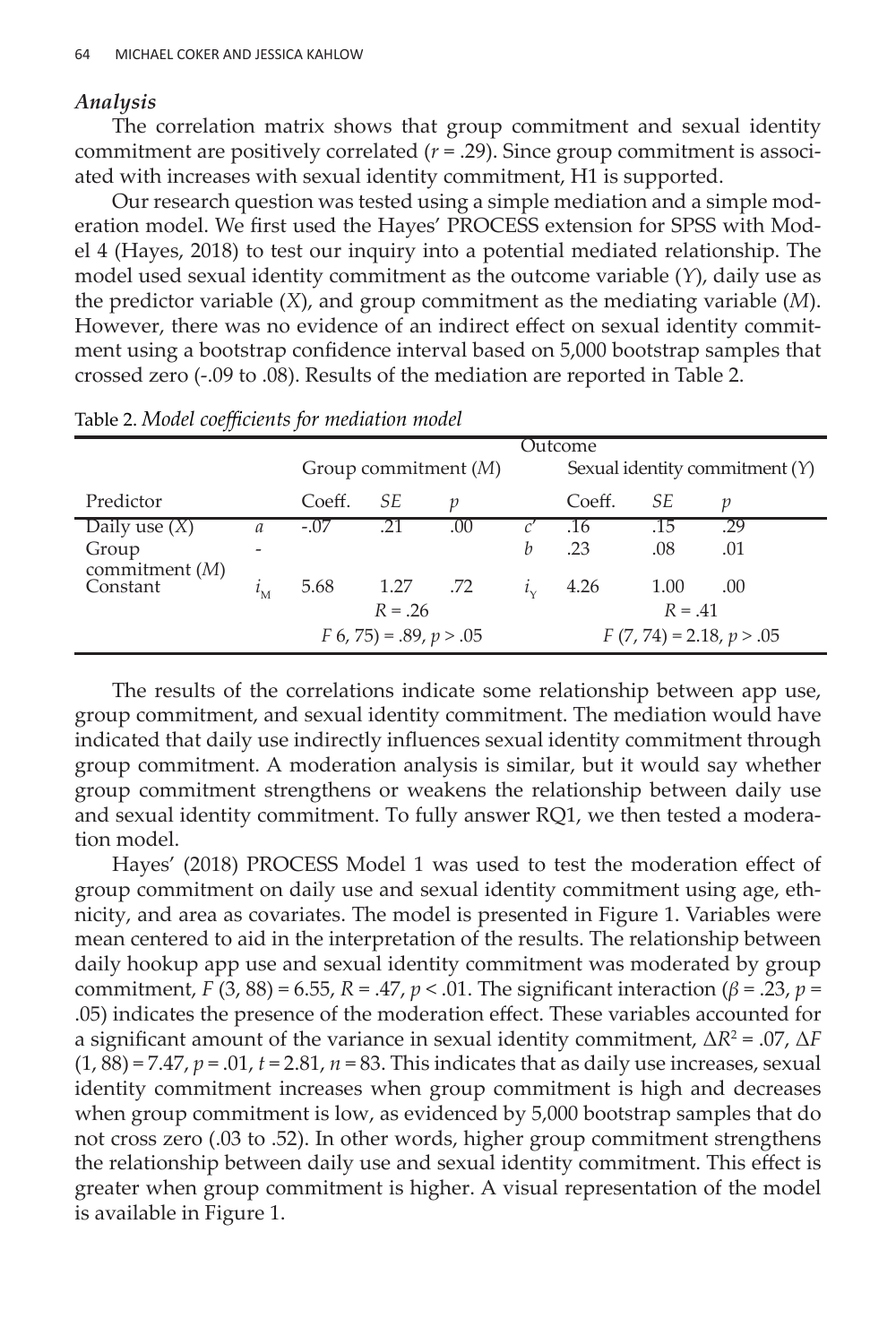

Figure 1. *Moderation model for Hypothesis 1. Note*. This figure depicts the moderation for RQ1. Variables are mean centered; *n* = 83.

Finally, we tested our second hypothesis, "*The association between group commitment and sexual identity commitment will be stronger when users have long-term motivations,"* using a moderation analysis (see Figure 2) to determine whether the established association increases when using individuals who indicated long-term motivations as their primary motivation. Again, the SPSS PROCESS macro was used with Model 1 to test this relationship using age, ethnicity, and area as covariates. The model is presented in Figure 2. Variables were mean centered to aid in the interpretation of the results. There was a significant moderation of motivations on the association between group commitment and sexual identity commitment, *F* (3, 88) = 4.82, *R* = .38, *p* < .01. The significant interaction (*b* = .32, *SE* = .15, *p* = .04) indicates the presence of the moderation effect. These variables accounted for a significant amount of the variance,  $\Delta R^2 = .04$ ,  $\Delta F (1, 88) = 4.50$ ,  $p < .01$ ,  $t = 2.12$ ,  $n = 10$ = 92. There was a significant association between group commitment and sexual identity commitment for participants whose primary motivation was long-term  $(b = .40, SE = .11, p < .001)$  and no association for participants whose primary motivation was short-term ( $b = .09$ ,  $SE = .09$ ,  $p = .36$ ), as evidenced by 5,000 bootstrap samples that do not cross zero (.02 to .61). Therefore, H2 is supported. A visual representation of the model is available in Figure 2.

#### **Discussion**

Sexual identity commitment has numerous positive offline implications (Chong et al., 2015; Kertzner et al., 2009; Seibt et al., 1995). Despite prior research theorizing about the relationship between cognitive affiliation with online groups, sexual identity formation, and wellbeing among MSM (Chong et al., 2015), ex-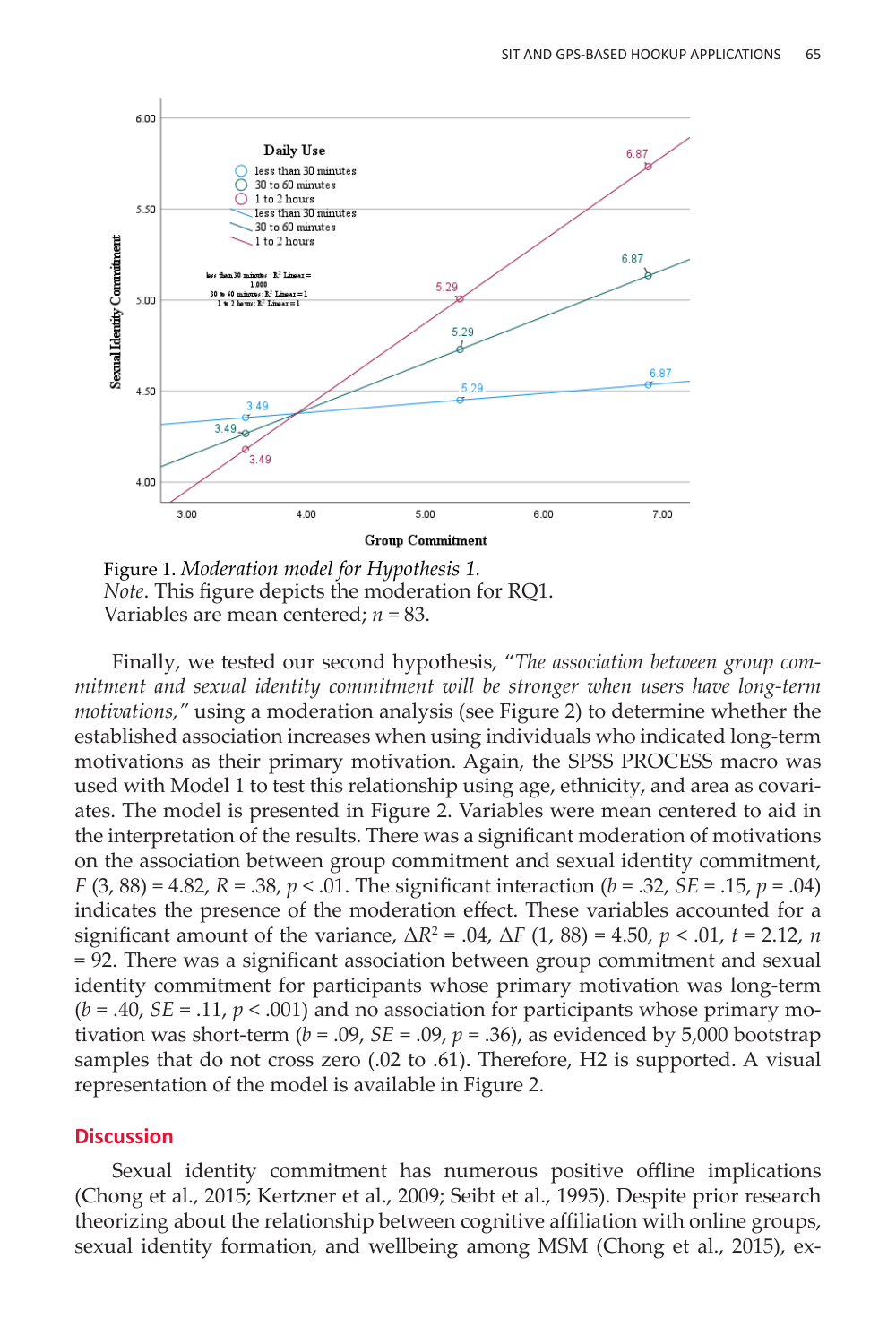

Figure 2. *Moderation model for Hypothesis 2. Note*. This figure depicts the moderation analysis for H2. Variables are mean centered; *n* = 92.

ploring communication and group commitment in transient online spaces (i.e., hookup apps) attends to recent calls for scholars to understand the underlying social processes within online communities (Borah, 2015) and queer hookup application research (Watson et al, 2017). Specifically, we used SIT and SCT as a lens to examine how group commitment influences the relationship between daily GPSbased hookup application use and sexual identity commitment among the MSM community.

We questioned whether engaging in shared social—and niche—virtual spaces would increase the salience of a sexual minority identity and commitment to a sexual minority group. This study is a noteworthy start to extending SIT to niche networks, demonstrating that despite group commitment playing an important role in an individual's sexual identity commitment, communication with virtual group members was not significantly related to group commitment. Our analysis does not suggest a causal relationship, rather clarifies the relationship between communicating with group members on GPS-based hookup applications, group commitment, and sexual identity commitment.

The results of the moderation revealed that group commitment moderates the relationship between daily application use and sexual identity commitment. Specifically, as daily use of hookup apps increases, sexual identity commitment increases when group commitment is high and decreases when group commitment is low RQ1. Additionally, the association is stronger among individuals who have long-term motivations for using such applications (H2). Below, we discuss findings as they relate to social identity theory and niche networks.

## *Social and Sexual Identity*

First, group commitment and sexual identity commitment were positively correlated (H1), which suggests sexual identity is a category of MSMs' social iden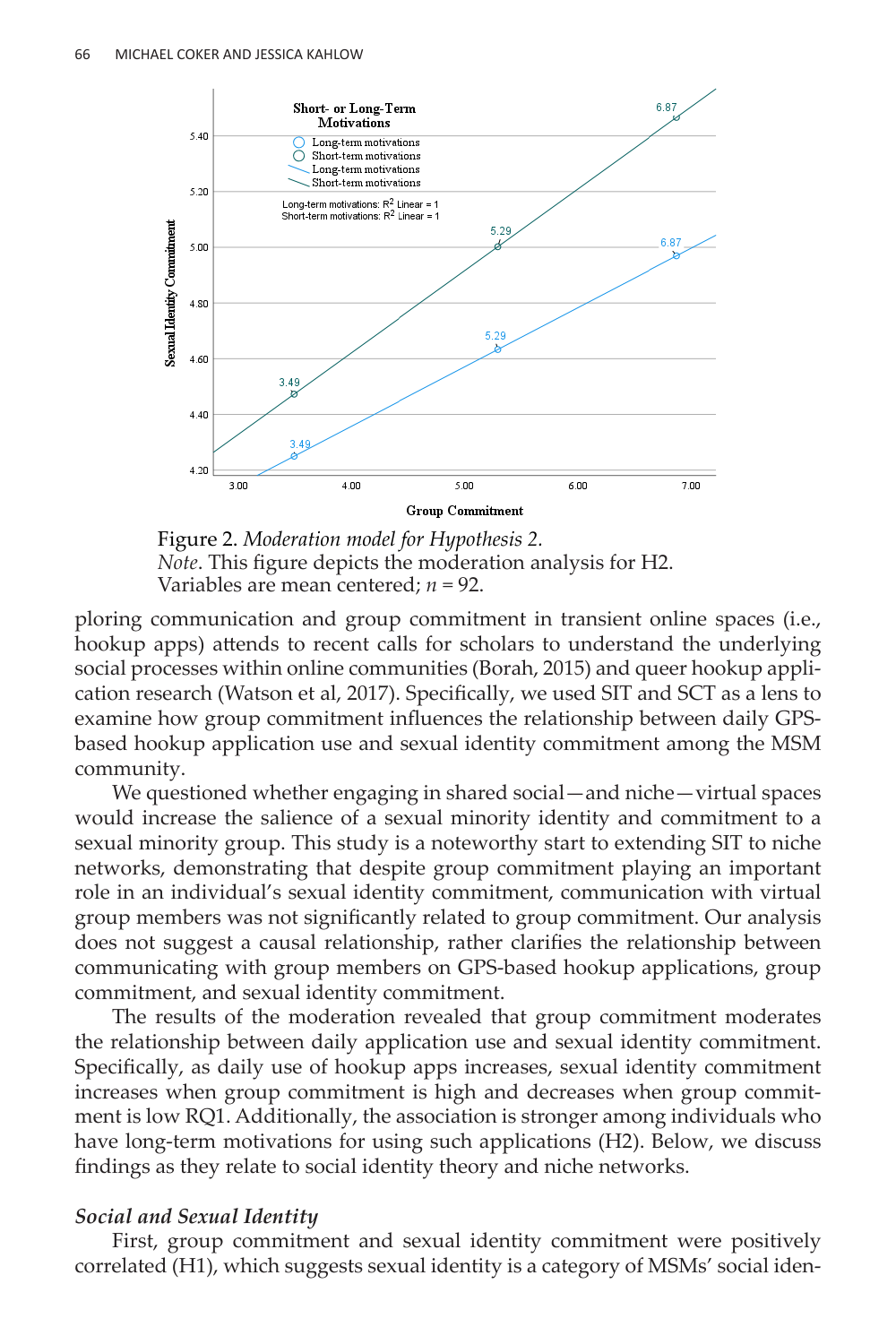tity. This finding provides some initial support for SIT. Social identity theory argues that an individual's identity is amplified through a feeling of connectedness to a specific social group (Tajfel, 1978). Our study demonstrates that group commitment plays an important role in an individual's sexual identity commitment; however, we did not find a significant relationship between app use and group commitment. Thus, the research question findings did not fully support SIT's assertation that individuals socialize their identity through group communication on hookup applications, which calls into question how identities are socialized in virtual spaces.

Despite not identifying a relationship between app use and group commitment, our findings support existing claims that online sexual minorities are inspirational and helpful to socializing other marginalized users and forming their identities (Craig & McInroy, 2014; Gray, 2009). Whereas niche networks, in general, can benefit questioning men as they navigate and explore their sexual identity, hookup applications for MSM do not appear to socialize MSM to the sexual minority community. Nevertheless, multi-dimensional portrayals of sexual identities remain overwhelmingly popular with sexual minorities today (McInroy & Craig, 2017), and hookup applications are just one of the many niche networks available to MSM and those who are left out of traditional representations of a primarily heterosexual culture.

## *Moderating Effect of Group Commitment*

Whereas SIT implies that group commitment mediates the relationship between hookup app use and sexual identity commitment, instrumental communication and ephemeral relationships facilitated across hookup applications might constrain how SIT's underlying theoretical assumptions unfold on hookup applications. Although our analysis shows that hookup app use, group commitment, and sexual identity commitment are related and partially facilitated on hookup applications, the specific relationship is a moderating one. The moderation analysis revealed that group commitment moderates the relationship between daily application use and sexual identity commitment (RQ1). As daily use of hookup applications increased, and when individuals felt more committed to the group, they also had more sexual identity commitment. When their commitment to the group was low, on the other hand, they had less sexual identity commitment. These findings are important for understanding social identity processes that might occur within virtual groups and across different forms of computer-mediated communication.

That sexual identity commitment is associated with sexual minority group commitment supports SIT and suggests that sexual identity is a component of MSMs' social identity. Social identity group memberships are structured using social categorizations and emotional involvement with other group members. Group members share a common definition of themselves, share norms, and develop a consensus of the group evaluation (Tajfel & Turner, 1979). Considering this, MSM who use GPS-based hookup applications likely engage in other informal learning spaces—mediated and otherwise—which contribute to their emotional involvement with the sexual minority group.

However, app use was not related with group commitment in our study, which suggests hookup apps might not facilitate the same sense of common reality, emotional bonding, or cognitive closeness as other niche networks and informal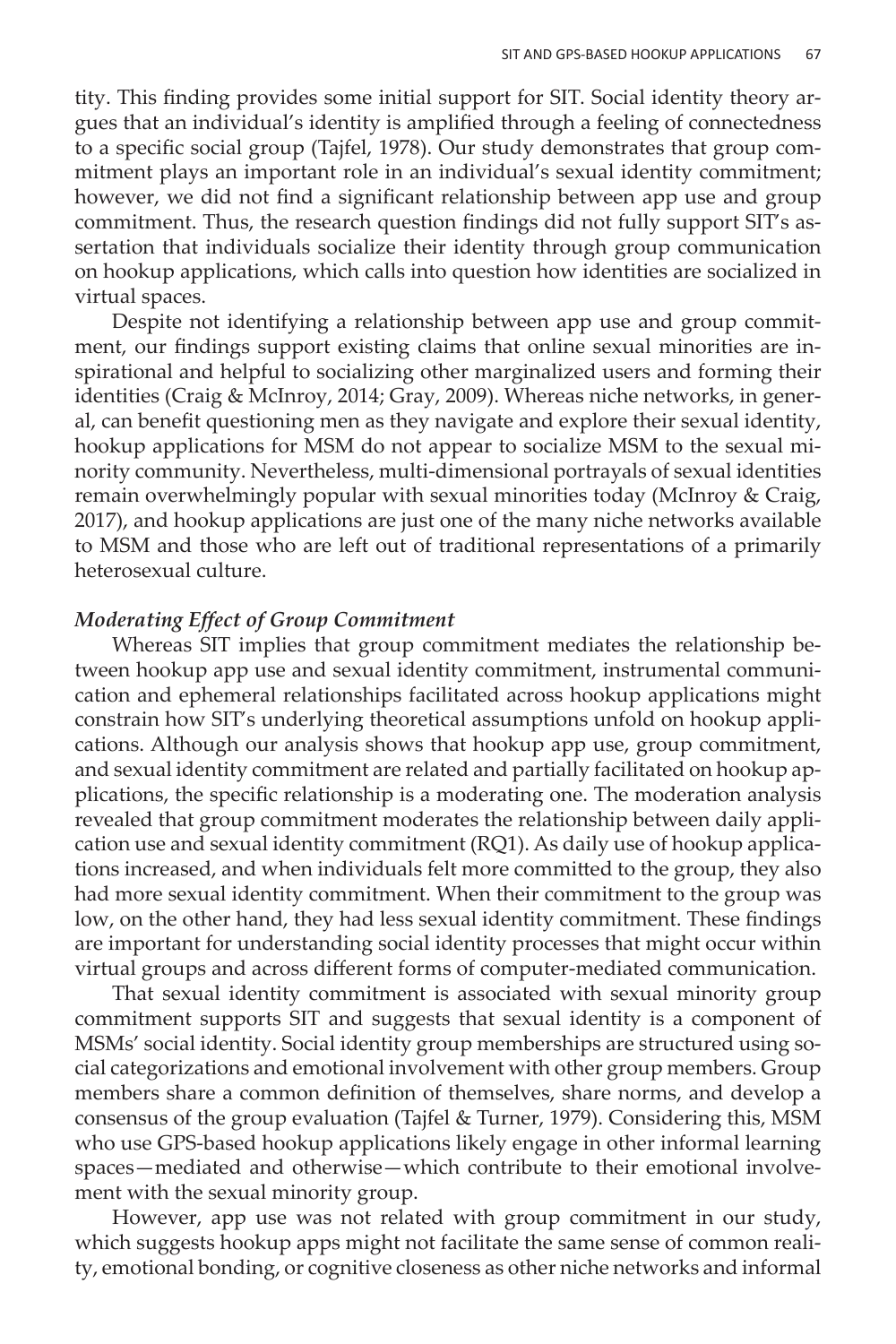learning spaces (Chong et al., 2015; Gee & Hayes, 2012). Despite many users seeking romantic connections and sustained relational contact through applications (Miller, 2015; Van De Wiele & Tong, 2014), hookup applications do not appear to be spaces for experiencing relational bonding or emotional significance that other media and offline interactions are known to facilitate (McKenna & Bargh, 1998; Tajfel & Turner, 1979). A prevailing assumption that hookup applications are used to create noncommitted relationships and manage casual hookups (Watson et al., 2018) might shape how users experience group commitment or see themselves as a part of the user community.

Our results complicate SIT (Tajfel & Turner, 1979) and self-categorization theory (Turner, 1987) in hookup application communities by suggesting that an *existing* positive evaluation and identification with the minority group not found on hookup apps is likely important to understanding the relationship between experiencing sexual identity commitment and hookup application use. Consistent with SIT, sexual identity commitment is positively associated with group commitment; however, communicating on hookup applications alone might not trigger users to experience feeling cognitively connected with the broader MSM group (Tajfel, 197). MSM engaging with minority group members through diverse communication modes and channels might experience greater group commitment than through hookup applications alone.

As such, despite the positive relationship between social media use, group membership, and wellbeing among sexual minorities (Chong et a., 2015; Kertzner et al., 2009), MSM should not rely solely on communication within hookup applications to experience cognitive connections with minority groups. GPS-based hookup applications for MSM are just one of the many niche networks—which continue to grow each year—that might benefit sexual minorities as they explore their sexual identity and gratify their desires (see also blogs, news sites, general SNSs; Gudelunas, 2012; McInroy & Craig, 2017; Miller, 2016). To experience greater sexual identity commitment by using GPS-based hookup applications, MSM might use hookup applications alongside other social media that offer dynamic representations of MSM group members, which should enhance feeling connected with such groups. Thus, hookup applications should also be explored alongside media use (e.g., social networking sites, traditional media) and among other queer populations (Watson et al., 2017).

Furthermore, our results suggest it is important to qualify scholars' claims that computer-mediated communication alters sexual identity exploration and commitment. Specifically, GPS-based hookup application users might not experience a change in their sexual identity commitment by simply using or increasing their use of an MSM social media. Users only report enhanced sexual identity commitment when they also feel cognitively connected to the group. Therefore, although media are known to be important socializing agents for sexual minority individuals (Bargh & McKenna, 2004; Bond et al., 2009; Craig & McInroy, 2014) and GPSbased hookup applications are beneficial for finding and connecting with similar others (Gudelunas, 2012; Miller, 2015), our study suggests hookup applications and other media that facilitate potentially ephemeral interactions should be scrutinized for their socializing abilities.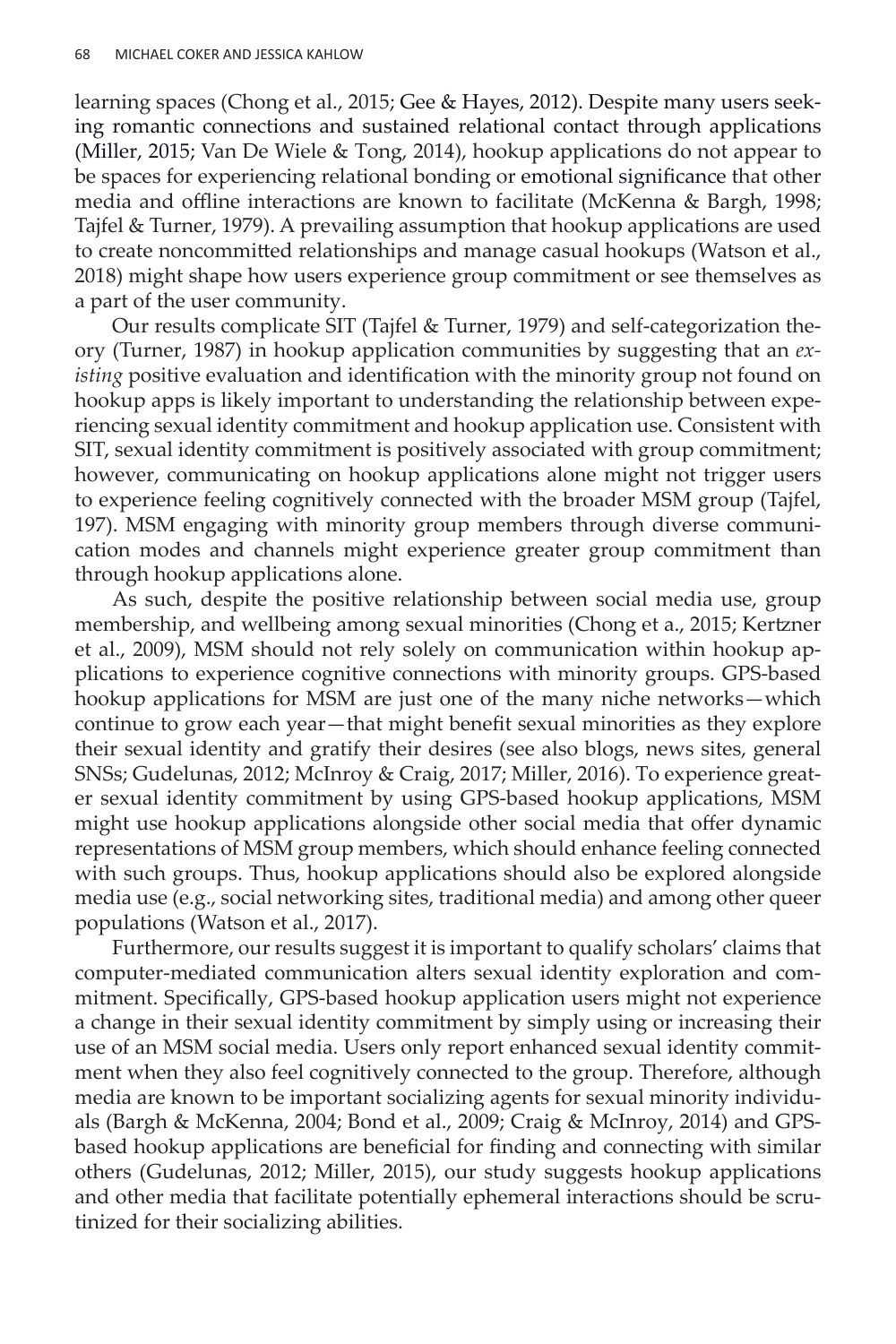#### *Motivations*

This study expands on prior research that has only focused on Grindr (Taylor et al., 2017) by exploring the motivations for using GPS-based hookup applications, in general. Overall, there are different motivations for using GPS-based hookup applications, which suggests that niche networks for marginalized individuals are viable media to gratify more than just sexual motivations. The findings showed that the effect of group commitment on the relationship between daily application use and sexual identity commitment was stronger among individuals who had long-term motivations for using GPS-based hookup applications (i.e., to connect with the community, to make new friends, or to find someone to date). Hajek (2015) notes that an individual's self-concept can be context-dependent and can shift as they transition between different interpersonal contexts. Furthermore, Hajek (2015) posited gay men participate in social strategies to feel cognitively connected with group members of a particular social category. Our study adds nuance to this claim in the context of hookup applications, suggesting that motivations and outcomes are closely linked.

Being involved with a gay community is not accompanied by as much stigma as it once was, partially in response to the digital media and niche networks that were explored in this study. Sharing social experiences with a perceived group member can decrease sexual stigma, perpetuate positive gay culture, and facilitate the growth of niche networks for MSM (Taylor et al., 2017). Scholars should continue exploring how motive interacts with the relationship between GPS-based hookup application use and outcome variables, as well as motivations and outcome variables among other niche networks that facilitate sexual minority connections. Our study suggests that although niche networks might be powerful socializing agents, in general, scholars should continue exploring the effects of individual mediums and motivations (Miller, 2015) to draw specific conclusions, rather than make broad and generalized claims about new media.

### *Limitations and Future Research*

Although this study represents one of the first to holistically investigate the effects of GPS-based hookup applications for MSM on sexual identity commitment and group commitment, the results of the study are limited. First, the data are cross-sectional, and the findings are limited to the sampled population and cannot demonstrate any causal relationship. By recruiting, in part, on LGBTQ+-specific forums (e. g., r/Grindr, r/gay) we were able to get a broad sample of participants, however, the sample is disproportionately Caucasian and from the South. While this is representative of MSM hookup application users (Bauermeister et al., 2014), future studies should address this trend by purposively sampling users. In particular, the influence of regional cultural values may also be important when considering social goals, group experiences, and identity commitment. Because GPS-based hookup applications are location-aware and often match users with nearby connections, geographical location arguably impacts users' behavior, self-presentation, and exposure to community norms (Blackwell et al., 2015). Furthermore, certain types of GPS-based hookup application users may have been more likely to take the survey, possibly contributing to sample bias in the results.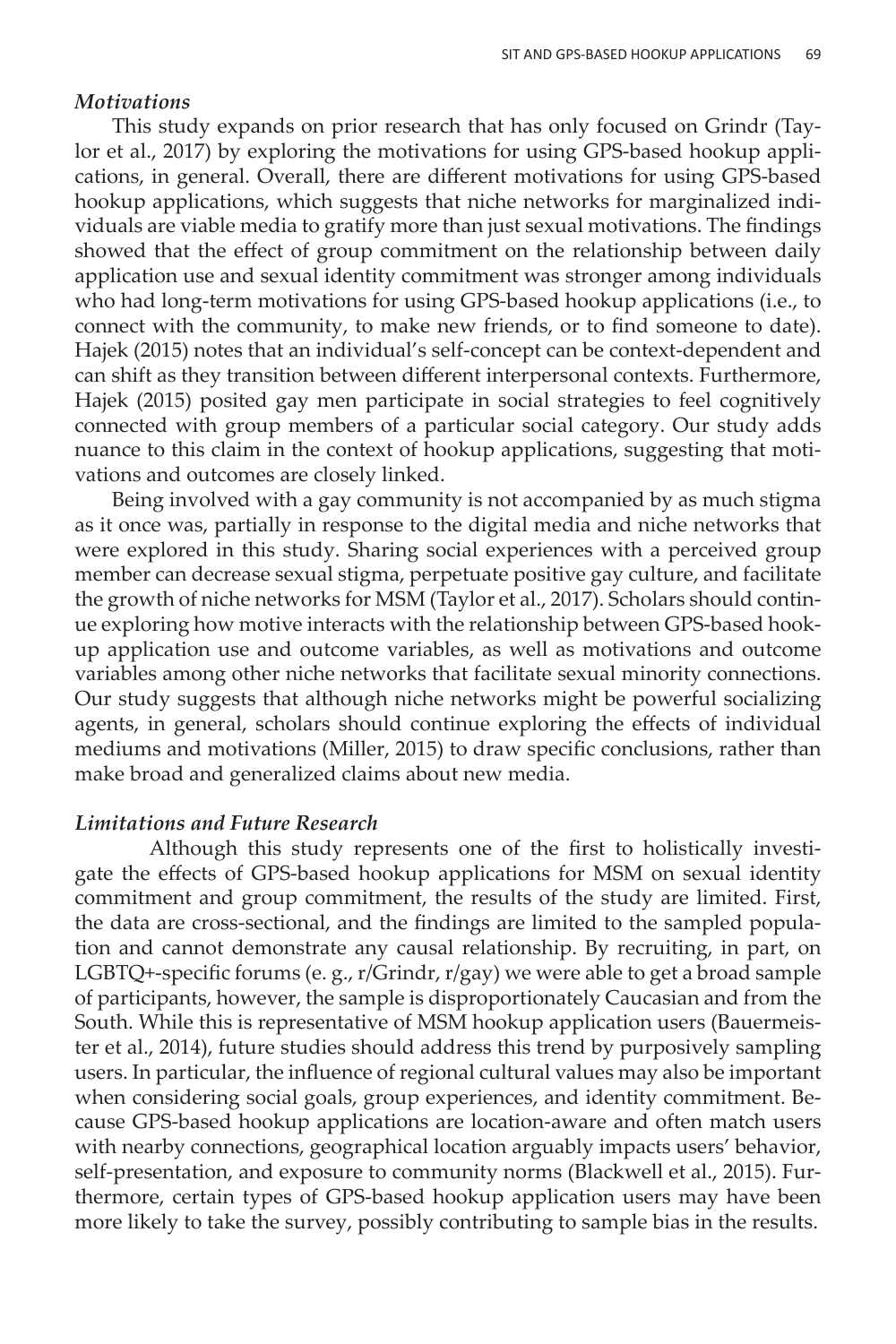There is also a potential for self-report bias in the survey. Participants may have had difficulty recalling the amount of time spent on the applications concerning the amount of time they spent sexting with other users. These mobile applications afford users the ability to always check notifications, browse potential partners, and sporadically participate in conversations throughout the day. Future research should include measures for the intensity of use to addresses this limitation by assessing frequency alongside additional questions in the measure.

Lastly, these findings should be considered in relation to the different media MSM use, in general. This study was concerned with hookup applications for MSM as it relates to sexual identity commitment and sexual minority group feelings. Therefore, generalizations cannot be made about different media or for different sexual minorities. Future research should explore these relationships across different media and extend findings to other queer users (Watson et al., 2017).

## **Conclusion**

As niche networks for sexual minorities continue to grow in popularity, users have a wide array of options to actively engage in communication with group members and experience offline effects. Using hookup applications for MSM is not a predictor of group commitment or sexual identity commitment alone. Though, when GPS-based application users feel more committed to the group, they also have more sexual identity commitment; however, when their commitment to the group is low, they have less sexual identity commitment. Further, the effect is stronger when individuals have long-term motivations for using hookup apps. However, as our research suggests, social categorization and sexual identity commitment are complex phenomena that should continue to be examined through the context of specific online platforms.

In all, communication research is beginning to understand how MSM utilize GPS-based hookup applications to make sense of their sexual preferences, manage their sexual identity, and learn about sexual minority group characteristics. Our study explored the effect of group commitment on daily hookup app use and sexual identity commitment among MSM. The findings extend SIT to niche networks by demonstrating that feeling cognitively connected with LGBTQ+ groups is an important precursor to experiencing sexual identity commitment by way of connecting with others on GPS-based hookup applications for MSM.

#### **References**

- Bargh, J. A., & McKenna, K. Y. (2004). The internet and social life. *Annual Review of Psychology*, *55*, 573–590. <https://doi.org/10.1146/annurev.psych.55.090902.141922>
- Bargh, J. A., McKenna, K. Y. A., & Fitzsimons, G. M. (2002). Can you see the real me? Activation and expression of the "true self" on the internet. *Journal of Social Issues*, *58*, 33–48.<https://doi.org/10.1111/1540-4560.00247>
- Bauermeister, J. A., Yeagley, E., Meanley, S., & Pingel, E. S. (2014). Sexting among young men who have sex with men: Results from a national survey. *Journal of Adolescent Health*, *54*(5), 606–611.<https://doi.org/10.1016/j.jadohealth.2013.10.013>
- Bérubé, A. (2003). The history of gay bathhouses. *Journal of Homosexuality*, *44*, 33– 53. [https://doi.org/10.1300/J082v44n03\\_03](https://doi.org/10.1300/J082v44n03_03)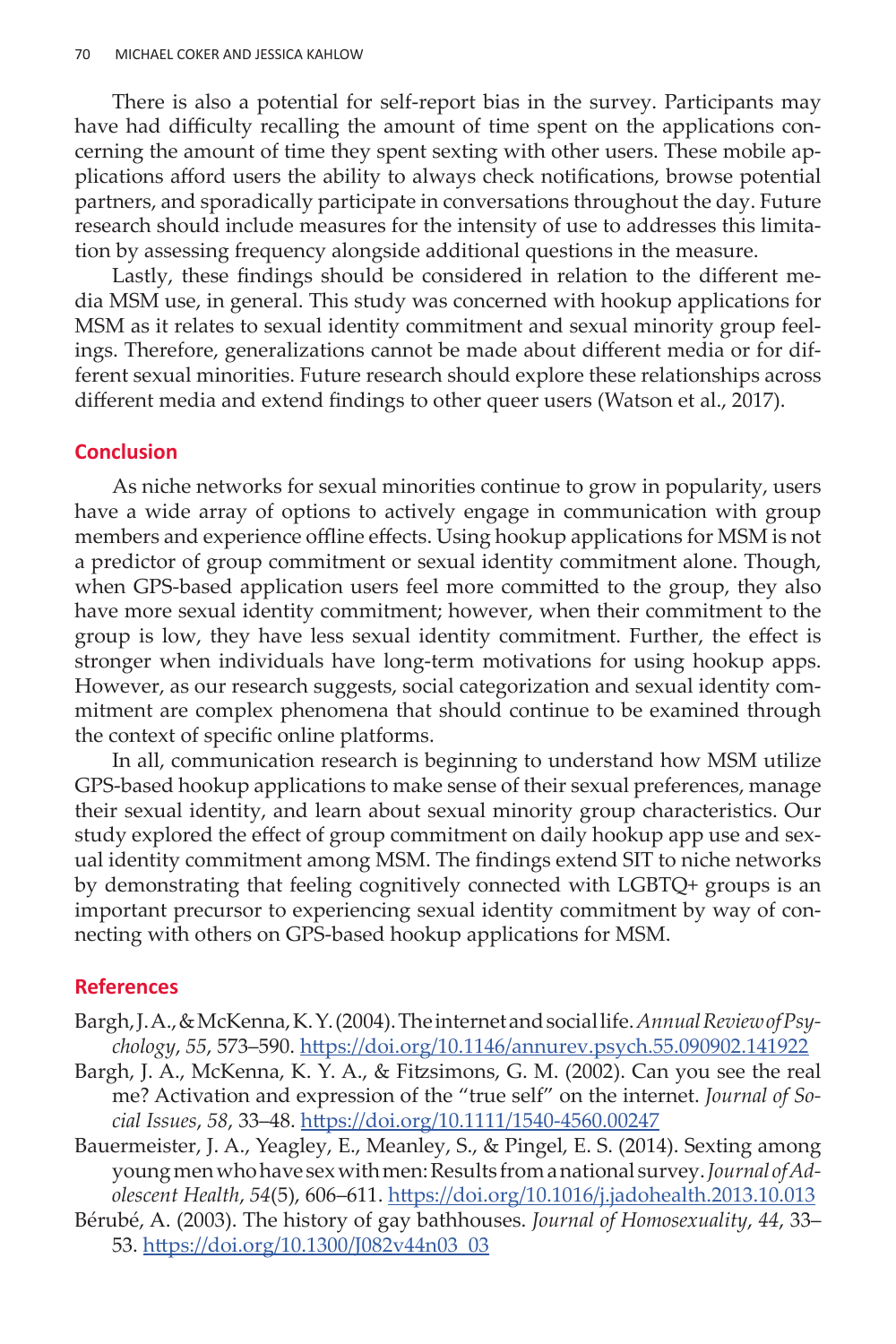- Blackwell, C., Birnholtz, J., & Abbott, C. (2015). Seeing and being seen: Co-situation and impression formation using Grindr, a location-aware gay dating app. *New Media & Society*, *17*(7), 1117–1136.<https://doi.org/10.1177/1461444814521595>
- Bond, B. J., & Figueroa-Caballero, A. (2016). Exploring the relationship between computer-mediated communication, sexual identity commitment, and well-being among lesbian, gay, and bisexual adolescents. *Communication Research Reports*, *33*(4), 288–294.<https://doi.org/10.1080/08824096.2016.1224159>
- Bond, B. J., Hefner, V., & Drogos, K. L. (2009). Information-seeking practices during the sexual development of lesbian, gay, and bisexual individuals: The influence and effects of coming out in a mediated environment. *Sexuality & Culture; New York*, *13*(1), 32–50. http://dx.doi.org.ezproxy.lib.uwm.edu/10.1007/s12119-008- 9041-y
- Borah, P. (2015). Emerging communication technology research: Theoretical and methodological variables in the last 16 years and future directions. *New Media & Society*, *19*, 616-636. <http://doi.org/10.1177/1461444815621512>
- Chong, E. S. K., Zhang, Y., Mak, W. W. S., & Pang, I. H. Y. (2015). Social media as social capital of LGB individuals in Hong Kong: Its relations with group membership, stigma, and mental well-being. *American Journal of Community Psychology*, *55*(1–2), 228–238.<https://doi.org/10.1007/s10464-014-9699-2>
- Craig, S. L., & McInroy, L. B. (2014). You can form a part of yourself online: The influence of new media on identity development and coming out for LGBTQ youth. *Journal of Gay & Lesbian Mental Health*, *18*, 95–109. [https://doi.org/10.10](https://doi.org/10.1080/19359705.2013.777007) [80/19359705.2013.777007](https://doi.org/10.1080/19359705.2013.777007)
- Fitzpatrick, C., & Birnholtz, J. (2018). "I shut the door": Interactions, tensions, and negotiations from a location-based social app. *New Media & Society*, *20*(7), 2469–2488. <https://doi.org/10.1177/1461444817725064>
- Gee, J. P., & Hayes, E. (2012). Nurturing affinity spaces and game-based learning. In C. Steinkuehler, K. Squire, & S. Barab (Eds.), *Games, Learning, and Society* (pp. 129–153). Cambridge University Press. [https://doi.org/10.1017/](https://doi.org/10.1017/CBO9781139031127.015) [CBO9781139031127.015](https://doi.org/10.1017/CBO9781139031127.015)
- Gray, M. L. (2009). Negotiating identities/queering desires: Coming out online and the remediation of the coming-out story. *Journal of Computer-Mediated Communication*, *14*(4), 1162–1189. <https://doi.org/10.1111/j.1083-6101.2009.01485.x>
- Grov, C., Breslow, A. S., Newcomb, M. E., Rosenberger, J. G., & Bauermeister, J. A. (2014). Gay and bisexual men's use of the Internet: Research from the 1990s through 2013. *Journal of Sex Research*, *51*(4), 390–409. [https://doi.org/10.1080/00](https://doi.org/10.1080/00224499.2013.871626) [224499.2013.871626](https://doi.org/10.1080/00224499.2013.871626)
- Gudelunas, D. (2012). There's an app for that: The uses and gratifications of online social networks for gay men. *Sexuality & Culture*, 16(4), 347-365. [https://doi.](https://doi.org/10.1007/s12119-012-9127-4) [org/10.1007/s12119-012-9127-4](https://doi.org/10.1007/s12119-012-9127-4)
- Hajek, C. (2015). Social and psychological creativity in gay male midlife identity management. *British Journal of Social Psychology, 55(2)*, 227-243. [https://doi.](https://doi.org/10-1111/bjso.12128) [org/10-1111/bjso.12128](https://doi.org/10-1111/bjso.12128)
- Hamer, J. S. (2003). Coming-out: Gay males' information seeking. *School Libraries Worldwide*, *9*(2), 73-89
- Hayes, A. F. (2018). *Introduction to mediation, moderation, and conditional process analysis: A regression-based approach* (2nd ed.). Guilford Press.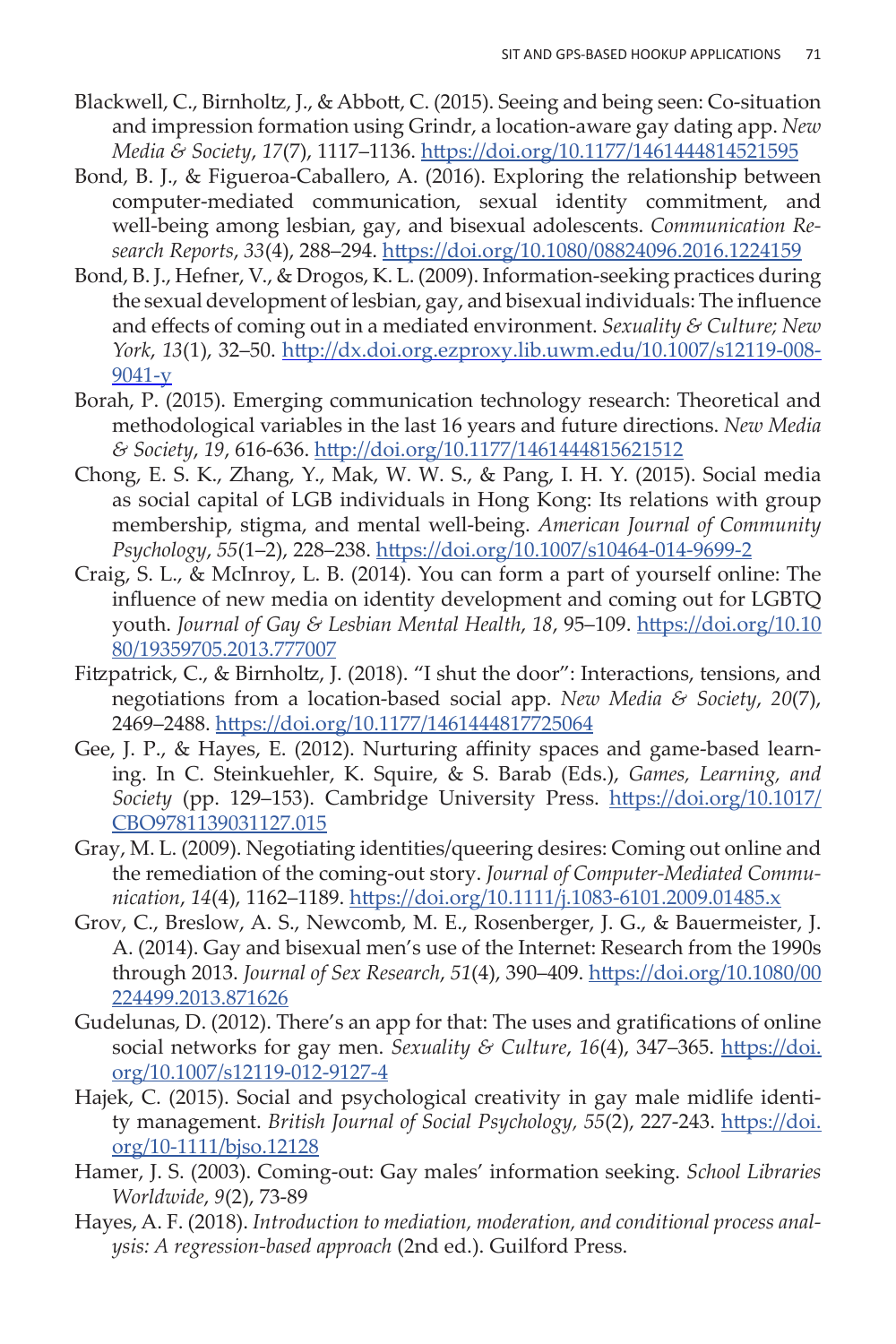- Jaspal, R. (2017). Gay men's construction and management of identity on Grindr. *Sexuality & Culture*, *21*, 187–204. <https://doi.org/10.1007/s12119-016-9389-3>
- Kertzner, R. M., Meyer, I. H., Frost, D. M., & Stirratt, M. J. (2009). Social and psychological well-being in lesbians, gay men, and bisexuals: The effects of race, gender, age, and sexual identity. *American Journal of Orthopsychiatry*, *79*(4), 500–510. <https://doi.org/10.1037/a0016848>
- Lehmiller, J. J., & Konkel, K. E. (2013). Commitment to the GLBT community: An investment model analysis of its antecedents and consequences. *Journal of Applied Social Psychology*, *43*(6), 1301–1312. <https://doi.org/10.1111/jasp.12094>
- Macapagal, K., Moskowitz, D. A., Li, D. H., Carrión, A., Bettin, E., Fisher, C. B., & Mustanski, B. (2018). Hookup app use, sexual behavior, and sexual health among adolescent men who have sex with men in the United States. *Journal of Adolescent Health*, *62*(6), 708–715.<https://doi.org/10.1016/j.jadohealth.2018.01.001>
- McInroy, L. B., & Craig, S. L. (2017). Perspectives of LGBTQ emerging adults on the depiction and impact of LGBTQ media representation. *Journal of Youth Studies*, *20*, 32–46.<https://doi.org/10.1080/13676261.2016.1184243>
- McKenna, K. Y. & Bargh, J. A. (1998). Coming out in the age of the internet: Identity 'demarginalization' through virtual group participation. *Journal of Social Psychology*, *75*, 681-694.
- Miller, B. (2015). "They're the modern-day gay bar": Exploring the uses and gratifications of socials for men who have sex with men. *Computers in Human Behavior*, *51*, 476–482. <https://doi.org/10.1016/j.chb.2015.05.023>
- Miller, B., & Behm-Morawitz, E. (2016). "Masculine Guys Only": The effects of femmephobic mobile dating application profiles on partner selection for men who have sex with men. *Computers in Human Behavior*, *62*, 176–185. [https://doi.](https://doi.org/10.1016/j.chb.2016.03.088) [org/10.1016/j.chb.2016.03.088](https://doi.org/10.1016/j.chb.2016.03.088)
- Mohr, J. J., & Kendra, M. S. (2011). Revision and extension of a multidimensional measure of sexual minority identity: The lesbian, gay, and bisexual identity scale. *Journal of Counseling Psychology*, *58*(2), 234–245. [https://doi.org/10.1037/](https://doi.org/10.1037/a0022858) [a0022858](https://doi.org/10.1037/a0022858)
- Pew Research Center. (2013). *Survey of LGBT Americans*. Retrieved from http:// www.pewsocialtrends.org/2013/06/13/a-survey-of-lgbt-americans/.
- Rains, S. A., & Brunner, S. R. (2015). What can we learn about social network sites by studying Facebook? A call and recommendations for research on social network sites. *New Media & Society*, *17*, 114–131. [http://doi.](http://doi.org/10.1177/1461444814546481) [org/10.1177/1461444814546481](http://doi.org/10.1177/1461444814546481)
- Rice, E., Holloway, I., Winetrobe, H., Rhoades, H., Barman-Adhikari, A., Gibbs, J., Carranza, A., Dent, D., Dunlap, S. (2012). Sex risk among young men who have sex with men who use Grindr, a smartphone geosocial networking application. *Journal of AIDS & Clinical Research*, *4*(5). [https://doi.org/10.4172/2155-](https://doi.org/10.4172/2155-6113.S4-005) [6113.S4-005](https://doi.org/10.4172/2155-6113.S4-005)
- Roschke, K. (2014). Passionate affinity spaces on Reddit.com: Learning practices in the gluten-free subreddit. *Journal of Digital Media Literacy, 2*. Retrieved from [https://www.academia.edu/12465780/Passionate\\_Affinity\\_Spaces\\_on\\_Red](https://www.academia.edu/12465780/Passionate_Affinity_Spaces_on_Reddit_com_Learning_Practices_in_the_Gluten_free_Subreddit)[dit\\_com\\_Learning\\_Practices\\_in\\_the\\_Gluten\\_free\\_Subreddit](https://www.academia.edu/12465780/Passionate_Affinity_Spaces_on_Reddit_com_Learning_Practices_in_the_Gluten_free_Subreddit)